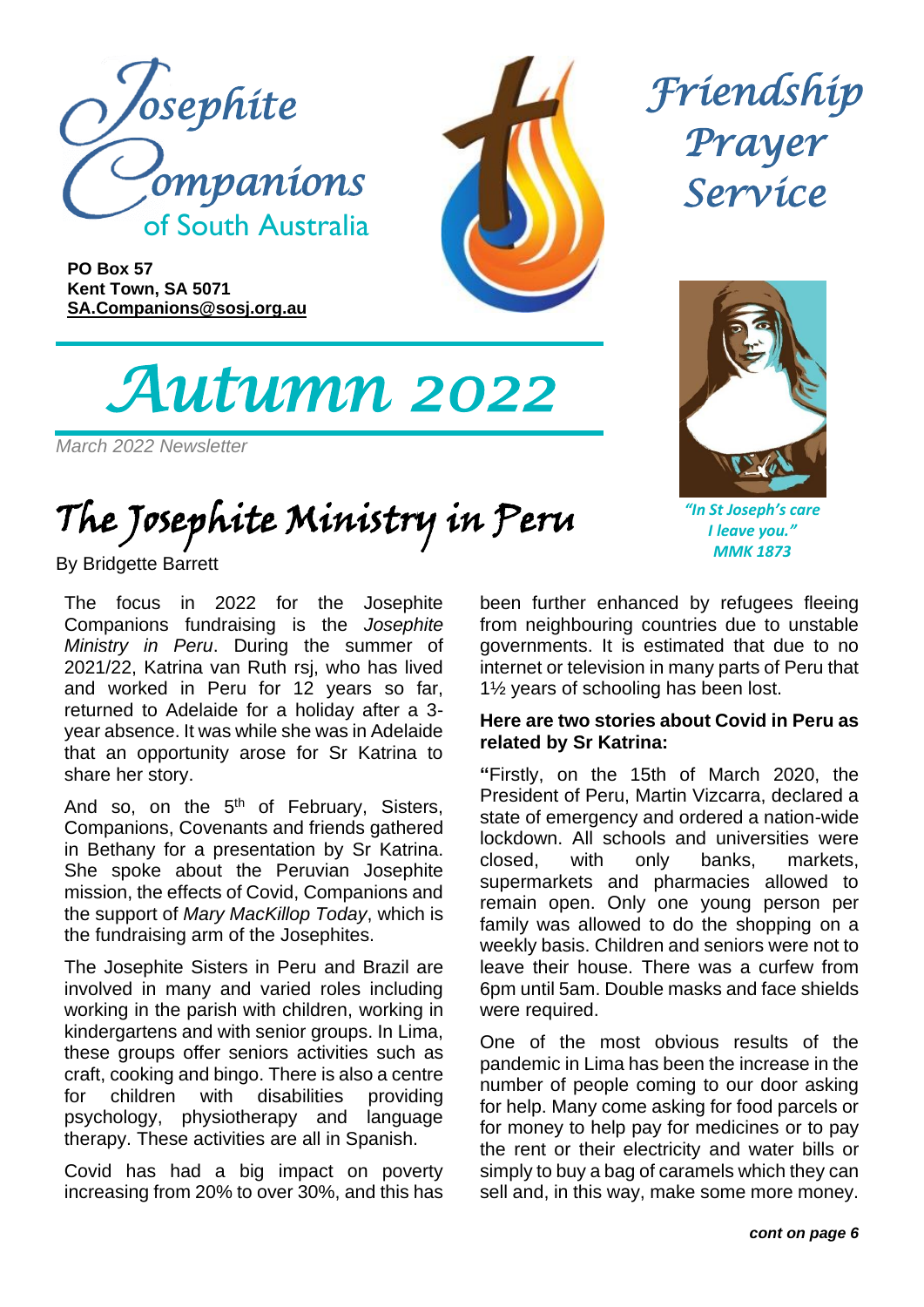### *Sisters Celebrate in Style*



On Saturday the 19<sup>th</sup> of March, the Feast of St Joseph, eleven Sisters celebrated significant years of their profession

starting with a Mass in the Church of St Ignatius, Norwood. The main Celebrant was Archbishop Patrick O'Regan with a number of other priests in attendance.

Prior to the *Renewal of Vows*, Brigette Sipa rsj, Regional Leader of the CentreWest region, shared a noteworthy fact about the St Ignatius Church, 150 years ago, to the day:

"Today marks the 150<sup>th</sup> anniversary of the day when, after the lifting of the Excommunication, Mary and ten other Sisters *'received back [their] habit and openly renewed [their] vows'* <sup>1</sup> here in St Ignatius Church. As they renew their vows, the Jubilarians and all other Sisters present here this morning are especially mindful of the significance of this anniversary."

After Mass, Sisters gathered with friends and family to continue celebrating in style!

1 Letter: Mary MacKillop to Julian Tenison Woods, 23 March 1872



#### RIP Josephite

We remember with love and gratitude *Sr Joan Barry* who entered eternal life on the 10<sup>th</sup> of January 2022. Sr Joan was formerly known as Sr Marie Therese. She was in her 100<sup>th</sup> year of her age and in her 80<sup>th</sup> year of Religious Life.

> *"Let us be joyful and thank God." MMK 1874*

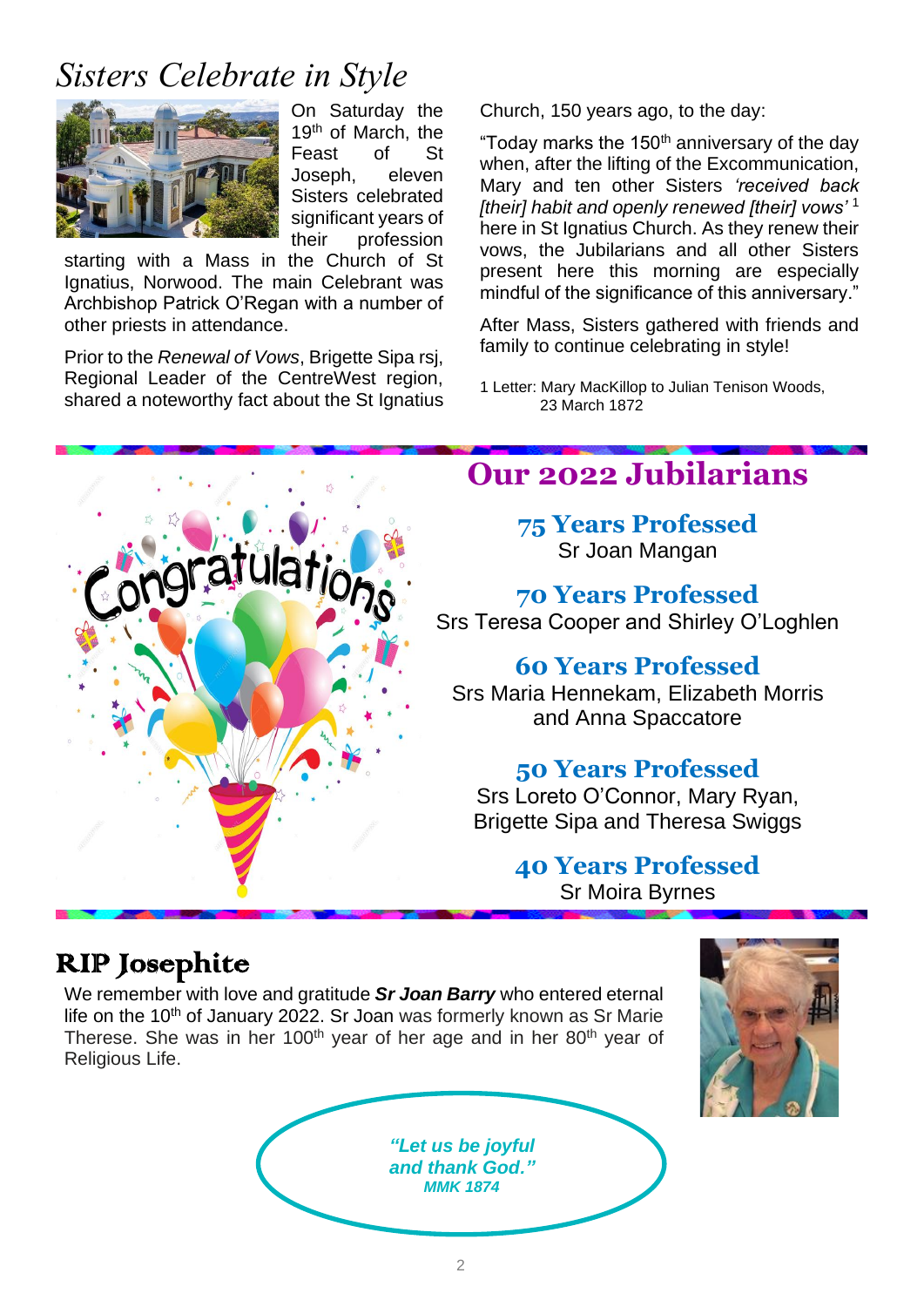

 **Making a Difference Recycle Reuse Re-purpose Saturday 9th April 2022**

*"All of us can co-operate as instruments of God for the care of creation, each according to his or her own culture, experience, involvements and talents."* Pope Francis, Laudato Si'

# **2pm Bethany Centre**

### **4 High St Kensington**

Come, share and learn ways to make a difference creating an eco-friendly lifestyle in our homes, our parishes and beyond, to minimise our impact on the environment.

Bring along clean, good quality items, surplus to your needs, and enable them to find new homes with other Companions or Op Shops. Share your ideas of ways to reuse and re-purpose household items to lessen our footprint on Earth.

Afternoon tea will be provided.

Please RSVP Mary on 0417 871 904 or **[SA.Companions@sosj.org.au](mailto:SA.Companions@sosj.org.au)** 

### **S** Making a Difference

## Adelaide Holocaust Museum

### Sunday 22nd May 2022

1pm



## 33 Wakefield St, Adelaide

(Fennescey House, in the grounds of St Francis Xavier's Cathedral)

Mary MacKillop was inclusive of people of all faiths. Two of her well-known supporters were Joanna Barr Smith, a Presbyterian, and Emanuel Solomon of the Jewish faith.

What do we know of Jewish faith and Jewish history? This Museum traces some of the history of the Holocaust and enables our community to learn about this tragic period in history. It encourages critical thinking around themes still relevant to issues in contemporary society such as positive citizenship, antisemitism and racism.

Meet outside at 12.45pm for a start time of 1pm

Cost per person: Adults \$10 or Concession \$8

**BOOKINGS ESSENTIAL** Please RSVP Mary on 0417 871 904 or **[SA.Companions@sosj.org.au](mailto:SA.Companions@sosj.org.au)**

#### *What has this Museum to offer? Come and explore the exhibition and see for yourself!*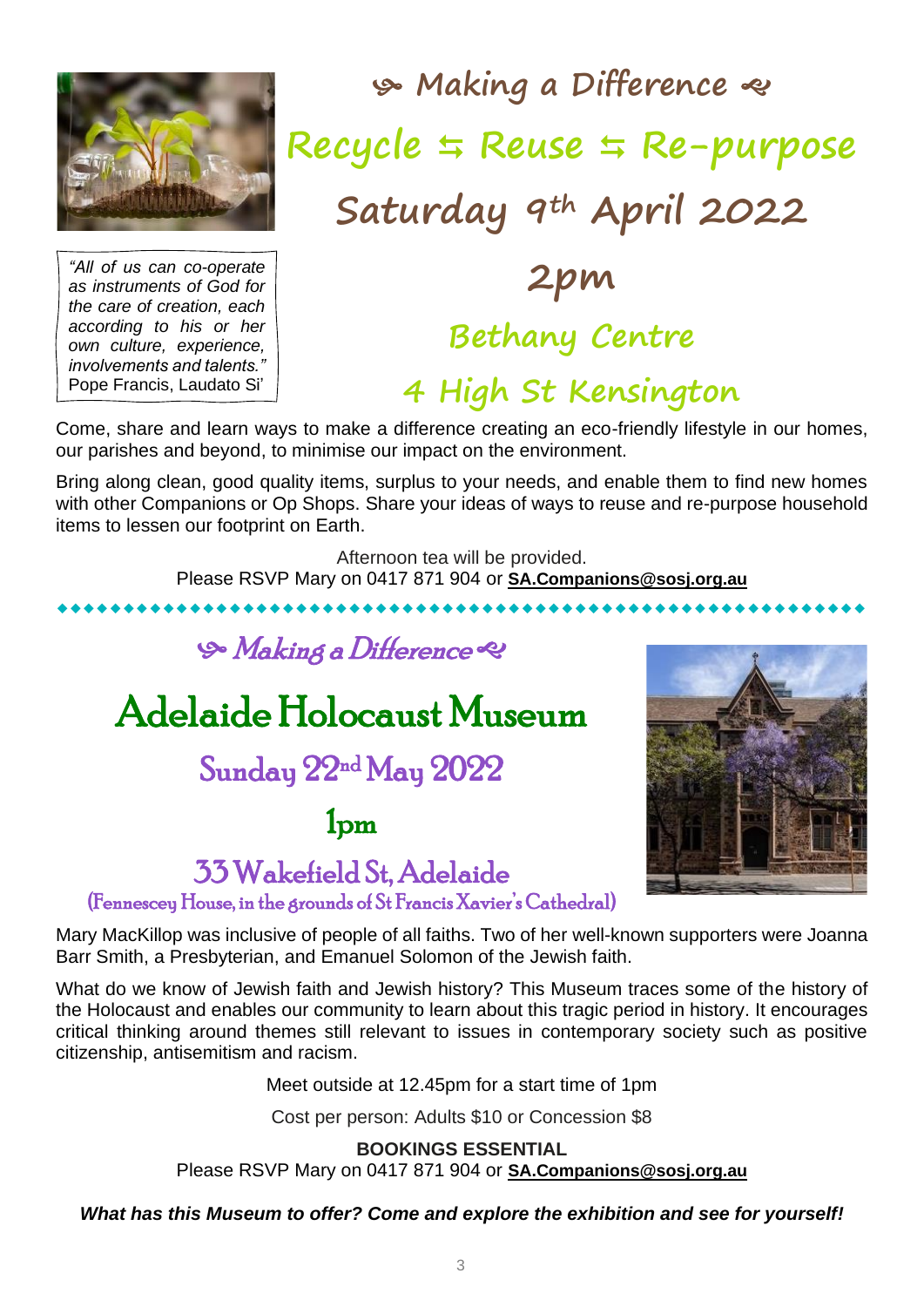### Josephite Companions Leadership Team – JCoLT March 2022



Dear Josephite Companions,

Greetings to you all, wherever you are across our many countries. We recognise that these times are providing challenges for us all in different ways, including many not being able to gather with fellow Companions. Perhaps the words for February, in this year's Josephite calendar, provide us with a word of hope from Mary MacKillop at this time:

*What may seem a great misfortune in one sense is generally … a hidden blessing.*

Following our successful Josephite Companions' Webinar last September we are planning an online gathering for Companion Leaders from each Region on the 2<sup>nd</sup> of April. This will be an opportunity to have input and discussion with other Companion leaders about leadership as we all continue to share God's mission with Josephite hearts, in our different circumstances. Sr Clare Conaglen, the Congregational Leadership team member who is part of JCoLT, will lead us in this process, inviting us into conversation across our leadership groups as we learn from each other.

Further information will be provided to Leadership Teams shortly, with starting times ranging from WA commencing at 9am to Aotearoa New Zealand at 2pm.

Later in 2022, JCoLT hopes to host another webinar for all Companions who wish to be involved: a time to reconnect and continue nurturing each other as, through Friendship, Prayer and Service, we try to make a difference.

For the past few years, we have produced a newsletter in March. This year we are sharing this letter at this time through your regional newsletter instead, and hope to provide a JCoLT newsletter following our April gathering. This will provide feedback from our Leaders' gathering and information about our proposed Companions' Webinar in September/October.

May God's Spirit be with us in all of our endeavours and may we be alert for the' hidden blessings' that Mary MacKillop alluded to in the opening quote.

Blessings to all.

Mary Hemmings Chairperson: Josephite Companions Leadership Team

#### Looking After Our Home – Earth by Patsy Sandretti

As this year's theme is *Making a Difference*, our presenter on the 26<sup>th</sup> of February, Kateri Duke rsj, provided us with a thought-provoking look at our Home, Planet Earth.

We were led on a journey of Earth's evolution from its beginning. We watched a short film, *Turtle World*, directed by Nick Hilligoss which is available on YouTube and well-worth viewing.

In this animated film, a lone sea turtle, representing Earth, travels through space, her breath creating the atmosphere. Her outer shell becomes filled with forests, rivers, mountains and enterprising monkeys … so enterprising that they are forced to learn about sustainability the hard way. A thoughtful discussion followed taking note of the significance of the journey of the turtle – Earth.



Sr Kateri incorporated times of creativity in quiet reflection, sharing, drawing and dance.

The following psalm by Nan C Merrill expresses something I learnt on the day:

You have made us in your image, You fill us with your Love. You have made us co-creators of Earth! Guardians of the planet! To care for all your creatures, To tend the land, the sea, And the air we breathe; All that you have made, You have placed in our hands.

Psalm 8 – adapted from *Psalms for Praying*

Hopefully through our understanding of God's creation and our part in its evolution, we can make a difference in how we care for our home, Planet Earth.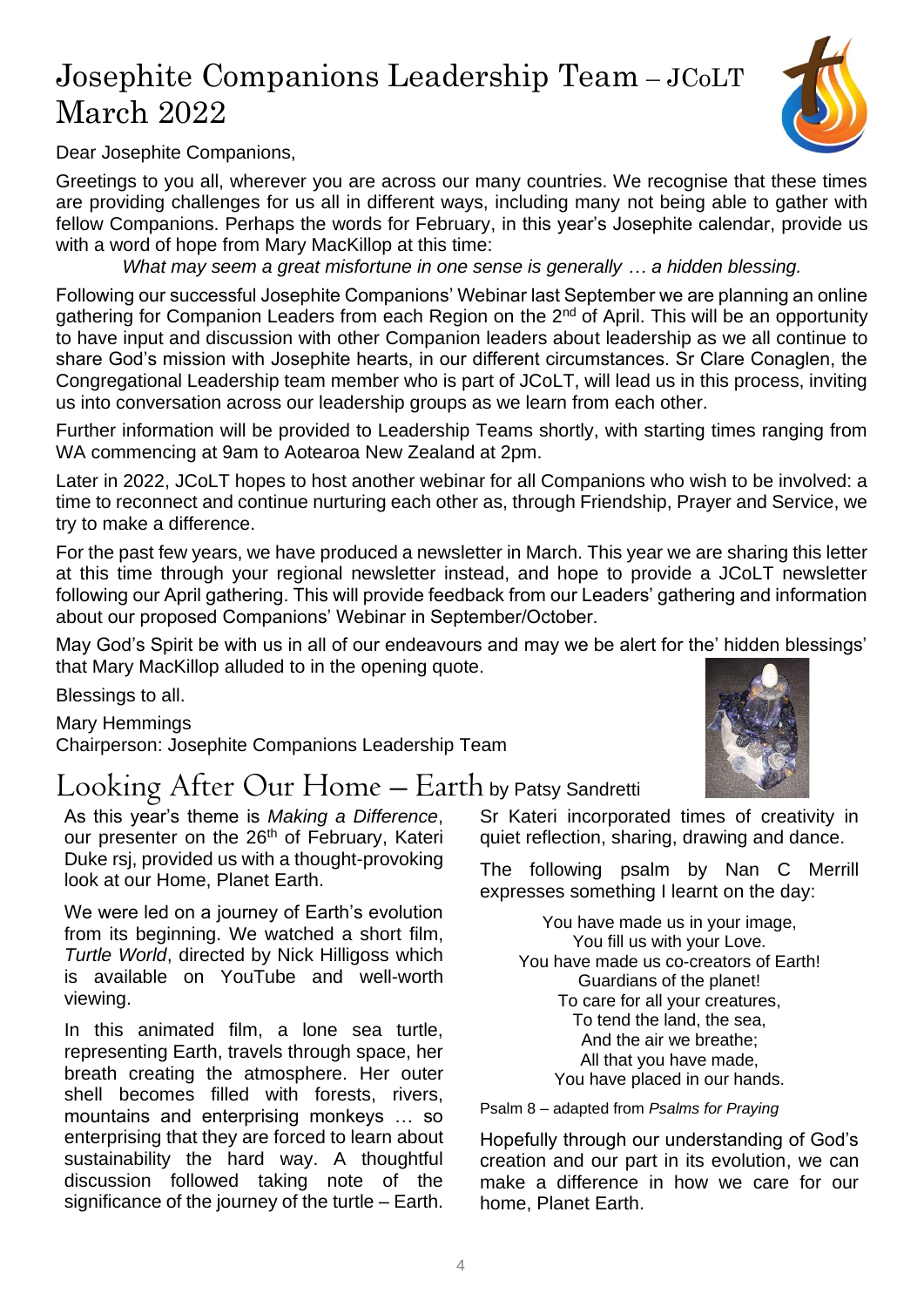# Mary MacKillop & St Joseph a Homily (abridged) by Fr Maurice Shinnick



The young Mary MacKillop chose to be a Sister of St Joseph, and through the years she discovered that he was the best 'older brother' she could have chosen.

In his gift of the Year of St Joseph, Pope Francis, through his insights, we see how Mary learnt from her brother Joseph, and truly lived as a disciple of Jesus.

We see Joseph in the Gospels, first of all, as the man of dreams, and Mary's own dream, shared with Julian Tenison Woods, for the education of children, far exceeded her own humble hopes. Mary's passion was for those who were poor and disadvantaged. Pope Francis reminds us, "Joseph saw Jesus grow daily *in wisdom and in years, in divine and human favour*." Mary watched over the children in her care, seeing them grow in knowledge and wisdom, and most importantly for her, to see them grow in God's grace.

Throughout his life, Joseph faithfully followed God's will to be the protector of his wife Mary and then of Jesus. Pope Francis says, "Joseph teaches us that amid the tempests of life, we must never be afraid to let the Lord steer our course. At times, we want to be in complete control, yet God always sees the bigger picture." This happened to Mary in her dramatic trip to Rome to seek approval for her young Institute. Inspired by Julian, she sought for her Sisters to live in true poverty, but the wisdom of the Congregation for the Propagation of the Faith guided her to establish a rule which would bring stability to the Sisters back in Australia and into the future.

To accept this will of God meant that she and her inspirational friend, Julian, had to part company. God, through the wisdom of Rome, showed her the 'bigger picture' and she accepted it.

A driving force in her theology and spirituality was to trust in the Providence of God. *So do not worry. Set your hearts on God's kingdom first, and on God's righteousness.* She named her home for the poor elderly on West Terrace 'The Providence.' Pope Francis says of

Joseph, "God always finds a way to save us, provided we show the same creative courage as the carpenter of Nazareth, who was able to turn a problem into a possibility by trusting always in divine providence." That was how Mary lived as she steered the community through many and varied problems caused by bishops and priests, from financial struggles and the tyranny of distance in this land.

Pope Francis calls Joseph, "A father in the shadows," and in that section of his Apostolic Letter, he speaks of the silence of St Joseph. He says, "In Joseph we never see frustration but only trust. His patient silence was the prelude to concrete expressions of trust." Now Mary was not a silent woman – she was a prolific writer of letters to the Sisters in general, and personally to many people, family and friends, bishops and Sisters, Catholics, Protestants and those of Jewish faith. But there is a moment of profound silence when she heard the awesome words of excommunication. No protest, no arguing, no screaming. "I really felt like one in a dream. I do not know how to describe the feeling, but I was intensely happy and felt nearer to God than I had even felt before. The sensation of the calm beautiful presence of God I shall never forget." Later Mary would write to her Sisters, "St Joseph's humility was of the silent kind ... we must be like him in this."

When Mary took her first vows, she took the name, Mary of the Cross. Fr Paul Gardiner writes, "Mary was a sufferer, but not a sad sufferer, and she was certainly not a confused sufferer. She was always serene." Pope Francis writes, "Every true vocation is born of the gift of oneself, which is the fruit of mature sacrifice." Such a sacrifice, he says, is to be "a sign of beauty and joy of love" otherwise it is "an expression of unhappiness, sadness and frustration<sup>"</sup>

Pope Francis wrote, "Joseph's attitude encourages us to accept and welcome others as they are, without exception, and to show special concern for the weak, for God chooses what is weak." This attitude was constantly in the heart and mind and actions of St Mary of the Cross. She learnt from her older brother, Joseph, and it is what she teaches us today.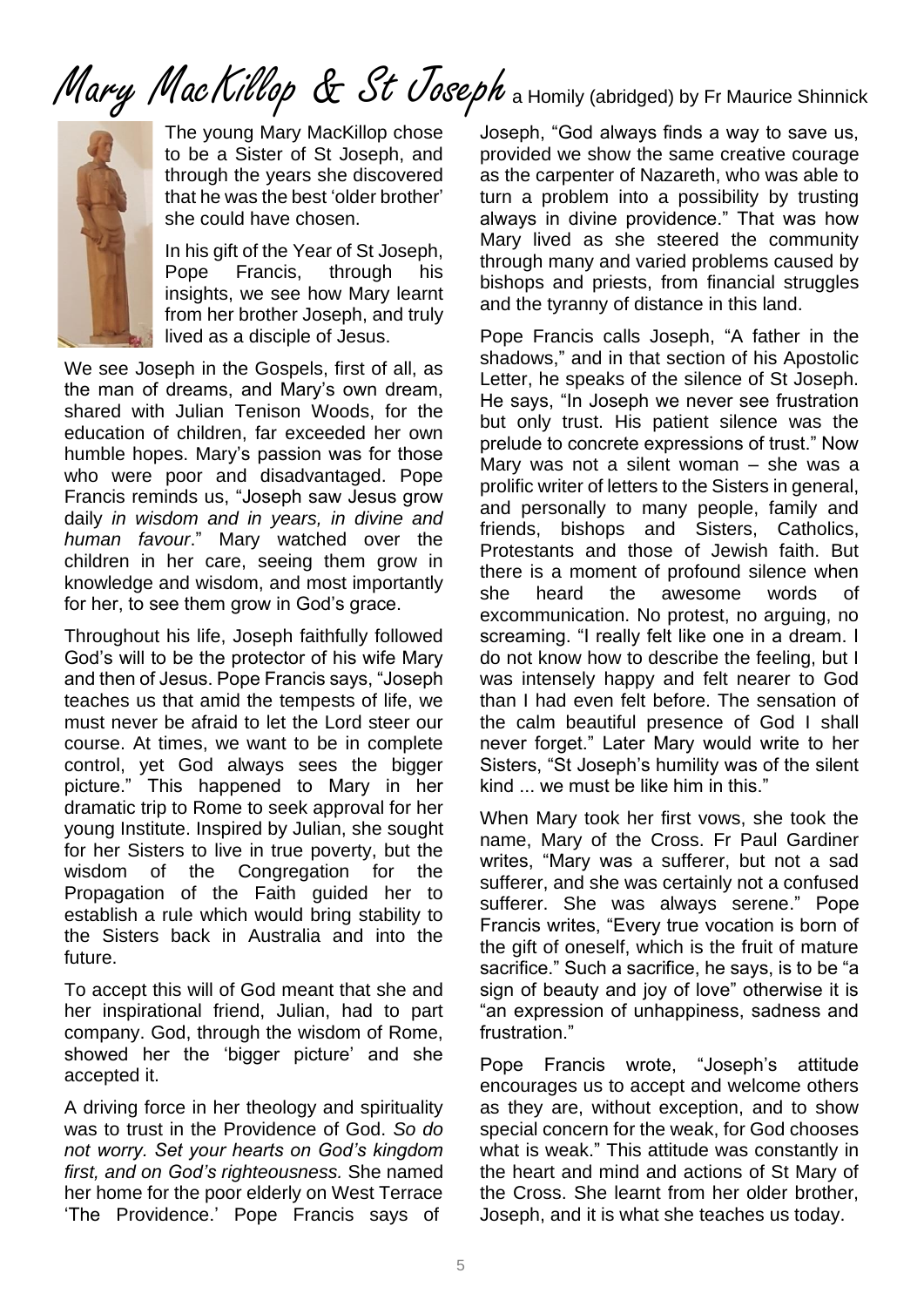#### *cont from page 1*

We began to prepare bags of basic food supplies. Luckily, we were able to use some of the money left over from *Mary MacKillop Today* projects which had stopped due to the lockdown. Other people came to the door with bags of lollies or biscuits asking that we buy some. One enterprising woman would come one day taking orders for a rice dessert that she would then deliver the next day. Some young people came equipped with broom and dustpan and swept the footpath outside the house and then asked for a donation. The daughter of one of our Companions sent a message asking if we would buy some cleaning products that she was selling. In order to help her out, we bought several products, even though we didn't really need any. When she delivered them and received payment, she said "Now we can eat!"

And secondly, one of the very sad stories for me is that of a man called Wilfredo and his son, Samuel, who is 12 years of age now. Wilfredo was a man in his fifties who had been left with two children when his wife walked out on him. Feeling that he could not look after them both, he decided to put his daughter into an orphanage whilst he did his best to look after the lad who has learning difficulties.

Wilfredo had been coming to me for help, off and on for more than two years, asking for such things as help to buy Samuel's school needs, asking if we had any clothes that would fit him, asking help to pay for medicines, etc. When he first came to me, he explained that he used to get by, by selling cake portions at bus stops and outside markets. He was able to sell on average about three cakes each day which was enough to feed them and pay for the rent of a single room. But when the Venezuelans came, in their droves, they were equally desperate and doing the same thing to survive. Now he was lucky if he sold one cake. I was moved when he told me that he did not begrudge the presence of the Venezuelans, as they too had to live, but it certainly made life much more difficult for him.

At one point early in the pandemic, he made it known that he was renting a single room for himself and his son, but he had no furniture. We put a call out to the Companions for help. He was ever so grateful when he was able to

come and collect a bed, a small cooker, an old TV set, some speakers, a small table, some clothes and a few other items. Sometime early in February last year, he rang me telling me he was quite sick and needed to go to hospital the next day, but he did not have pyjamas, soap, alcohol spray or shampoo. He also needed more money to be able to pay for the tests that he needed done. He had collected just over S/.300 from neighbours and people at his local market – begging for help is a common necessity for so many poor people here – but he needed S/.150 more. (1 Australian Dollar is about S/.3 – pronounced *so-lees*). I bought what he needed and the next day the young lad came to pick them up, along with the money.

Several weeks later, Samuel appeared at our door and told me he had bad news – but that I was not to cry! "My dad has gone to heaven," he said. He told the story of how his father had died on the 14<sup>th</sup> of February at 7.10. He had gone to the hospital and had the tests but was unable to be admitted as there was no room – our hospitals have been at saturation point for some weeks and nowhere in Lima are there any ICU beds available – so he was sent home, ill with Covid. Samuel said he died because they could only afford 4 hours of oxygen. Luckily an aunt agreed to take care of Samuel and his 10 year old sister. May Wilfredo rest in peace.**"**

The photos below show people waiting to have their oxygen tanks filled during the height of the pandemic. Some camped on the median strips so as not to lose their spot in the queue – sometimes having to wait days for their turn to come up.



At the conclusion of the gathering, Sr Katrina was presented with funds from the Companions, donations and proceeds on the day from a raffle, amounting to \$1900. She will use this money to support the work of *Mary MacKillop Huasi* – The Centre for Children and Youth with Disabilities and Special Needs.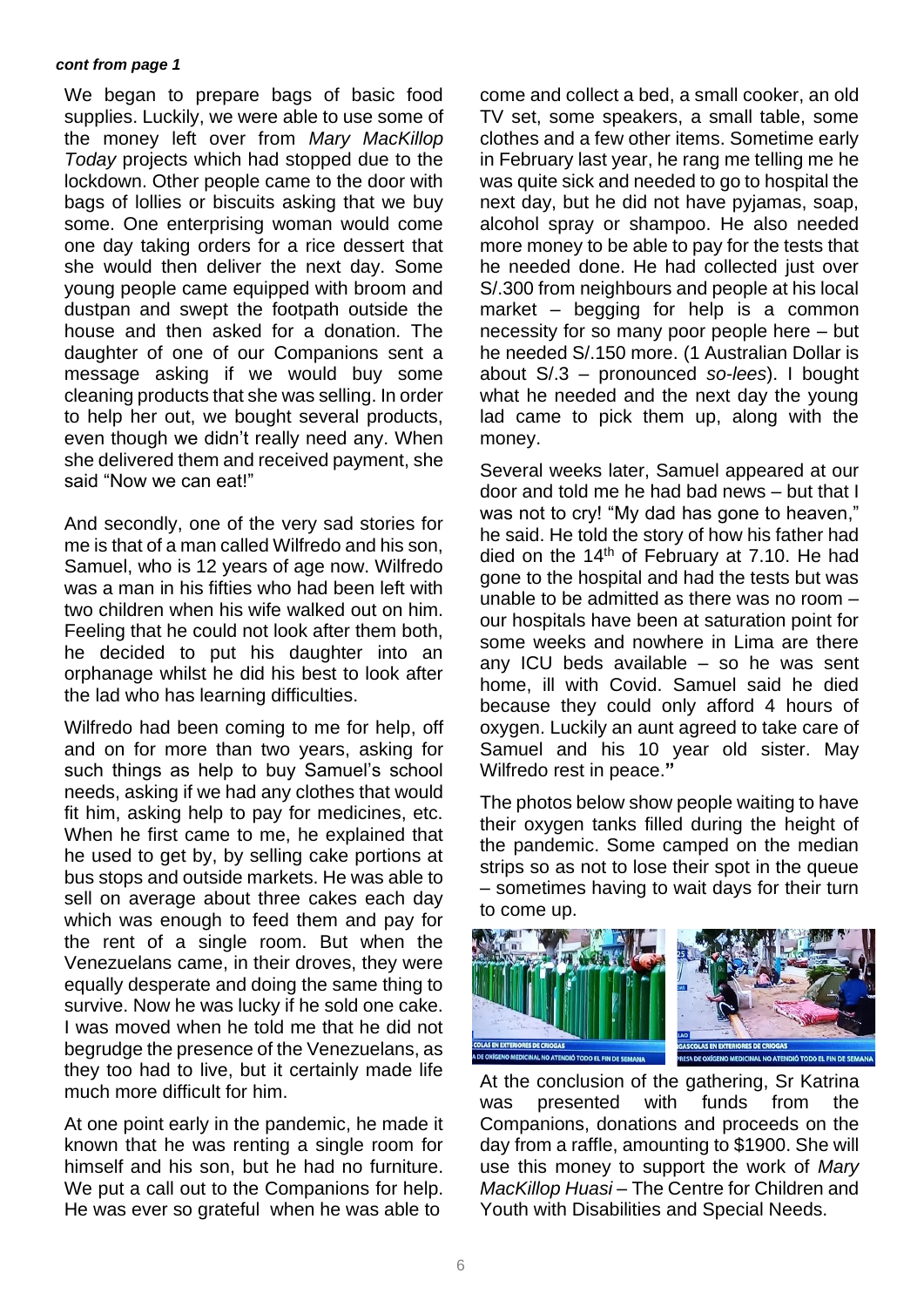# **Our Josephite Partners**

# **Living in the Spirit of Mary MacKillop**

#### • **St Joseph's Old Scholars Association**

An Old Scholar is anyone (female or male) who has ever been connected to a Josephite school or college in Australia, as a student or teacher. Our Association has been in existence for over one hundred years.

ADVANCE NOTICE: This year there will be a 'ONE ONLY' luncheon. Here are the details:

Wednesday  $22<sup>nd</sup>$  June – 11.45am for a 12noon start Lockleys Hotel, 493 Henley Beach Road, Lockleys A Seniors' Menu is available for \$19.90 which includes a free drink BOOKINGS ESSENTIAL Contact Josie Van Pelt on 8295 3667 Seating WILL NOT be allocated. All welcome.

Our Newsletter will be sent out in early May.

#### • **Mary MacKillop Old Scholars Association**

The Association continues the friendships and encourages the building of life-long networks amongst past students and staff. It also fosters justice and compassion, hospitality and concern for those in need and has a special relationship with the Sisters of St Joseph.

We usually have an Annual Reunion Dinner which is held on the last Friday in October. Everyone is always very welcome to join in and connect with other Old Scholars.

Our popular Facebook group [\(https://www.facebook.com/groups/179768134304\)](https://www.facebook.com/groups/179768134304) keeps people in touch with each other. Make contact and share your news.

#### • **Mary MacKillop Precinct – Bethany, Museum and Chapel**

• Museum and Gift Shop – open Tuesday to Sunday, 10am to 4pm

The Museum has a display of some of the South Australian story including the early companions, and the history and legacy of the Josephites.

The Gift Shop has many products available for sale including the monthly *Southern Cross* magazine, books, cards, Ethica products and much more!

Order online through [www.marymackillopadelaide.org.au](http://www.marymackillopadelaide.org.au/)

For phone orders or other information call 8130 5910.

• St Joseph's Chapel

Due to the uncertainty surrounding Covid, the Chapel is closed to the public until further notice.

• Bethany Centre

Check out the *2022 Events Programme* which offers workshops, reflection and retreat days. Details online through [www.marymackillopadelaide.org.au](http://www.marymackillopadelaide.org.au/) or collect a copy when visiting the Museum.

• Spotlight on Mary MacKillop: Monthly Morning Cuppa

This is a new and exciting venture starting in June! Each  $8<sup>th</sup>$  of the month from 10.30am – 12.30pm join us in Bethany for opportunities to enrich our appreciation of Mary's story and legacy. There will be storytelling, songs, reflection as well as a **c**uppa, **c**ake and **c**hat – the 3C's. All are welcome! No registration and no cost

Enquiries: phone 8130 5900 or email [infosa@sosj.org.au](mailto:infosa@sosj.org.au)